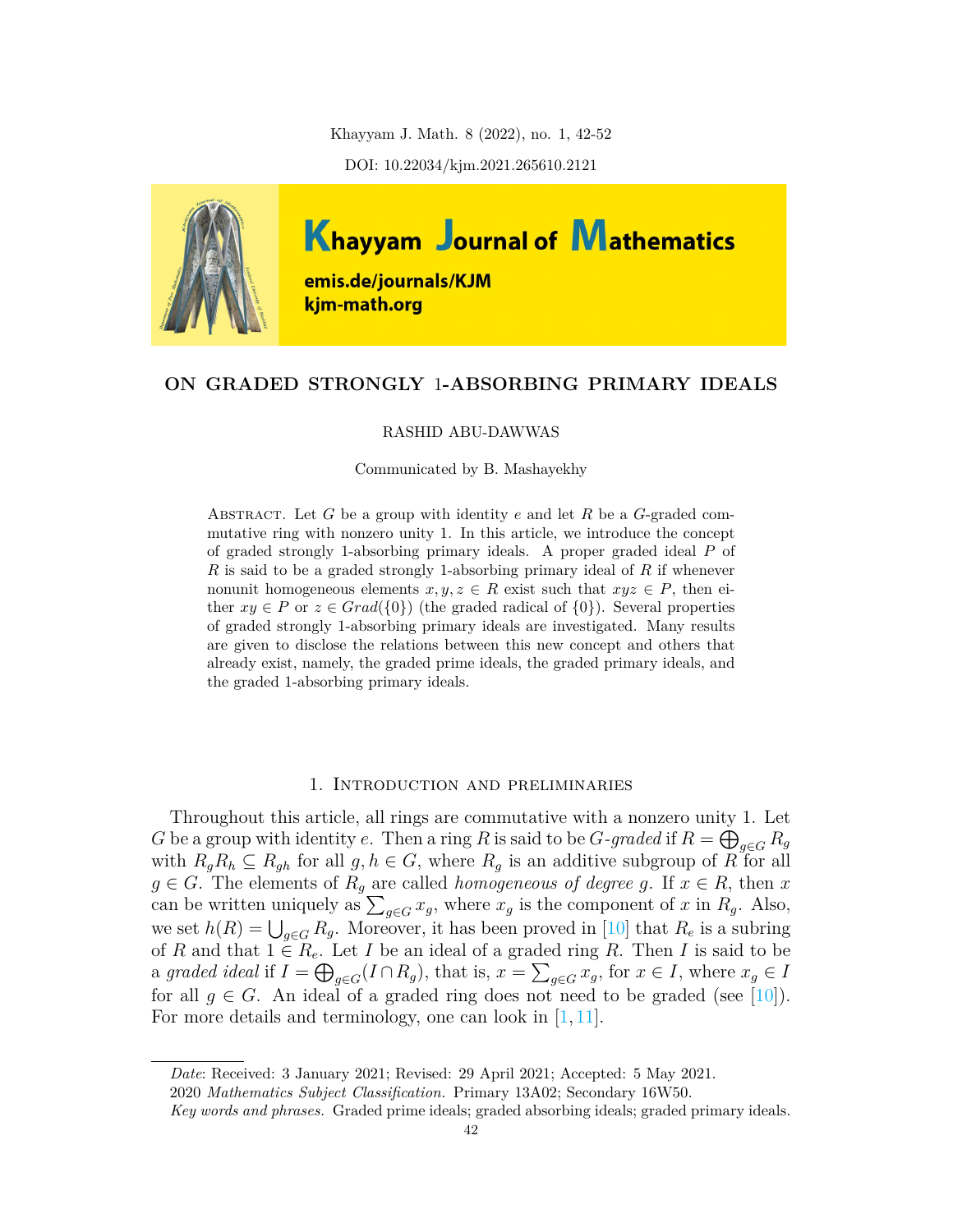Let *I* be a proper graded ideal of *R*. Then the graded radical of *I* is

$$
Grad(I) = \left\{ x = \sum_{g \in G} x_g \in R : \text{ for all } g \in G, \text{ there exists } n_g \in \mathbb{N} \text{ such that } x_g^{n_g} \in I \right\}.
$$

Note that  $Grad(I)$  is always a graded ideal of *R* (see [\[12](#page-10-2)]).

<span id="page-1-0"></span>**Proposition 1.1** (see [\[6](#page-10-3)])**.** *Let R be a G-graded ring.*

- (1) If *I* and *J* are graded ideals of *R*, then  $I + J$ , IJ, and  $I \bigcap J$  are graded *ideals of R.*
- (2) If  $a \in h(R)$ , then  $Ra$  is a graded ideal of  $R$ .

Let *R* be a *G*-graded ring and let *K* be a graded ideal of *R*. Then *R/K* is *G*-graded by  $(R/K)_q = (R_q + K)/K$  for all  $q \in G$ .

**Lemma 1.2.** *Let R be a graded ring and let K be a graded ideal of R. If P is a graded ideal of*  $R$  *with*  $K \subseteq P$ *, then*  $P/K$  *is a graded ideal of*  $R/K$ *.* 

*Proof.* Clearly,  $P/K$  is an ideal of  $R/K$ . Let  $x + K \in P/K$ . Then  $x \in P$ , and *x*<sup>*g*</sup>  $∈$  *P* for all *g*  $∈$  *G* as *P* is graded, which implies that *x<sub>g</sub>* + *K*  $∈$  *P/K* for all  $g \in G$ . Hence,  $P/K$  is a graded ideal of  $R/K$ .

Recall that a proper graded ideal *Q* of *R* is said to be *graded primary* if whenever  $x, y \in h(R)$  with  $xy \in Q$ , then  $x \in Q$  or  $y \in Grad(Q)$ . In this case  $P = Grad(Q)$ is a graded prime ideal of *R*, and *Q* is said to be graded *P*-primary. Al-Zoubi and Sharafat [\[4](#page-10-4)] introduced a generalization of graded primary ideals called graded 2-absorbing primary ideals. A proper graded ideal *I* of *R* is called a *graded* 2 *absorbing primary ideal of R* if whenever  $x, y, z \in h(R)$  and  $xyz \in I$ , then  $xy \in I$ or  $xz \in Grad(I)$  or  $yz \in Grad(I)$ . The concept of graded 2-absorbing primary ideals is generalized in many ways (see, for example, [[3,](#page-10-5) [14\]](#page-10-6)). Recently in [[5\]](#page-10-7), we considered a new class of graded ideals called the class of graded 1-absorbing primary ideals. A proper graded ideal *P* of *R* is said to be a *graded* 1*-absorbing primary ideal of R* if whenever nonunit elements  $x, y, z \in h(R)$  exist such that  $xyz \in P$ , then  $xy \in P$  or  $z \in Grad(P)$ . Clearly, every graded primary ideal is a graded 1-absorbing primary ideal. The next example shows that the converse is not true in general.

**Example 1.3** ([\[5](#page-10-7)]). Let *K* be a field, and assume that  $R = K[X, Y]$  is Z-graded with  $deg X = 1 = deg Y$ . Consider the graded ideal  $P = (X^2, XY)$  of R. Then  $Grad(P) = (X)$ . It is easily seen that P is a graded 1-absorbing primary ideal of *R*. On the other hand, *P* is not graded primary ideal of *R* by [\[13,](#page-10-8) Example 2.11].

Moreover, it is clear that every graded 1-absorbing primary ideal is graded 2 absorbing primary ideal. The next example shows that the converse is not true in general.

**Example 1.4** ([\[5\]](#page-10-7)). Let  $R = \mathbb{Z}[i]$  and let  $G = \mathbb{Z}_2$ . Then R is G-graded by  $R_0 = \mathbb{Z}$ and  $R_1 = i\mathbb{Z}$ . Consider  $P = 12R$ . Then as  $12 \in h(R)$ , P is a graded ideal of R. It follows from  $[4, \text{Example } 2.2(i) ]$  that *P* is a graded 2-absorbing primary ideal of *R*. On the other hand,  $2, 3 \in h(R)$  such that  $2.2.3 \in P$ , but neither  $2.2 \in P$ nor  $3 \in Grad(P)$ . So, *P* is not a graded 1-absorbing primary ideal of *R*.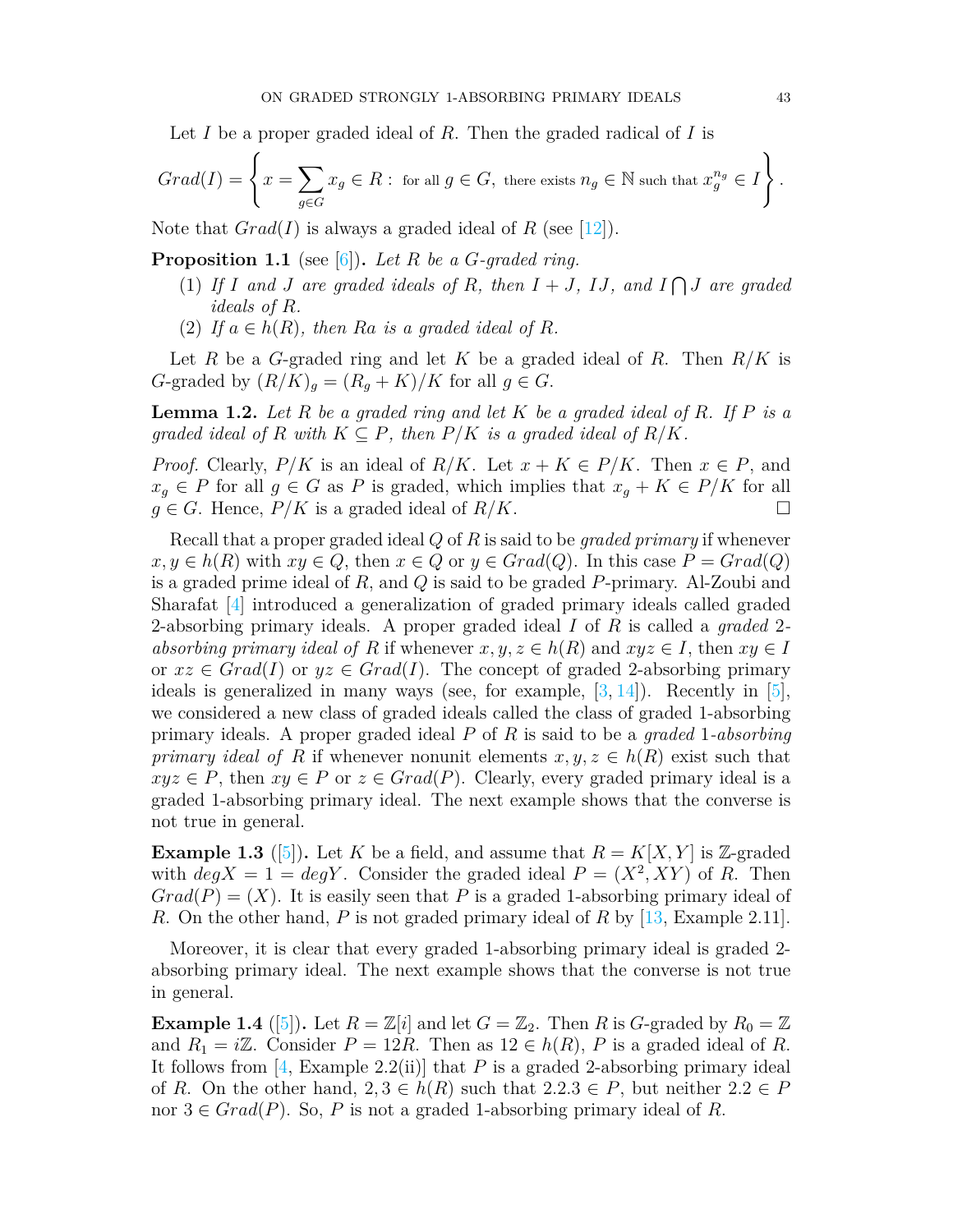#### 44 R. ABU-DAWWAS

In this article, we follow [[2\]](#page-9-1) to introduce and study a subclass of the class of graded 1-absorbing primary ideals that does not necessarily contain all graded primary ideals. A proper graded ideal *P* of *R* is called *graded strongly* 1*-absorbing primary* if whenever nonunit elements  $x, y, z \in h(R)$  and  $xyz \in P$ , then  $xy \in P$ or  $z \in Grad({0})$ . Several properties of graded strongly 1-absorbing primary ideals are investigated. Many results are given to disclose the relations between this new concept and others that already exist, namely, the graded prime ideals, the graded primary ideals, and the graded 1-absorbing primary ideals.

To see recent studies on generalizations of graded prime ideals (prime ideals) in graded commutative rings (commutative rings), one can look at  $[7, 8, 15]$  $[7, 8, 15]$  $[7, 8, 15]$  $[7, 8, 15]$  $[7, 8, 15]$  $[7, 8, 15]$ .

### 2. Graded strongly 1-absorbing primary ideals

In this section, we introduce and study the concept of graded strongly 1 absorbing primary ideals.

**Definition 2.1.** Let *R* be a graded ring and let *P* be a proper graded ideal of *R*. Then *P* is said to be a *graded strongly* 1*-absorbing primary ideal* of *R* if whenever nonunits  $x, y, z \in h(R)$  exist such that  $xyz \in P$ , then either  $xy \in P$  or  $z \in Grad({0}).$ 

Clearly, every graded strongly 1-absorbing primary ideal is a graded 1-absorbing primary ideal. However, the next example shows that the converse is not true in general. The same example shows that a graded prime ideal (in particular, a graded primary ideal) is not necessarily a graded strongly 1-absorbing primary ideal.

**Example 2.2.** Let  $R = \mathbb{Z}[i]$  and let  $G = \mathbb{Z}_2$ . Then *R* is *G*-graded by  $R_0 = \mathbb{Z}$  and  $R_1 = i\mathbb{Z}$ . Consider  $P = 3R$ . Then as  $3 \in h(R)$ , *P* is a graded ideal of *R*. It is clear that *P* is graded prime, and then graded 1-absorbing primary. However, *P* is not graded strongly 1-absorbing primary. Indeed,  $2, 3 \in h(R)$  with  $2.2.3 \in P$ , but neither  $2.2 \in P$  nor  $3 \in Grad({0}) = {0}.$ 

A graded ring is said to be *graded local* if it has one graded maximal ideal only. The next theorem gives a characterization of graded strongly 1-absorbing primary ideals.

<span id="page-2-0"></span>**Theorem 2.3.** *Let P be a proper graded ideal of R. Then P is graded strongly* 1*-absorbing primary if and only if*

- (1) *P* is graded 1-absorbing primary and  $Grad(P) = Grad({0})$ , or
- (2) *R is graded local with graded maximal ideal*  $X = Grad(P)$  *and*  $X^2 \subseteq P$ *.*

*Proof.* Suppose that *P* is graded strongly 1-absorbing primary. Then it is clear that *P* is graded 1-absorbing primary. Assume that  $Grad(P) \neq Grad({0}).$ Assume that there exist nonunit elements  $a, b \in h(R)$  such that  $ab \notin P$ . Let  $x \in P$ . Then since *P* is a graded ideal,  $x_g \in P$  for all  $g \in G$ , and then  $abx_g \in P$ for all  $g \in G$ . Since *P* is graded strongly 1-absorbing primary,  $x_g \in Grad({0})$ for all  $g \in G$ , which implies that  $x \in Grad({0})$ . So,  $P \subseteq Grad({0})$ , and hence  $Grad(P) = Grad({0}),$  which is a contradiction. Thus,  $ab \in P$  for each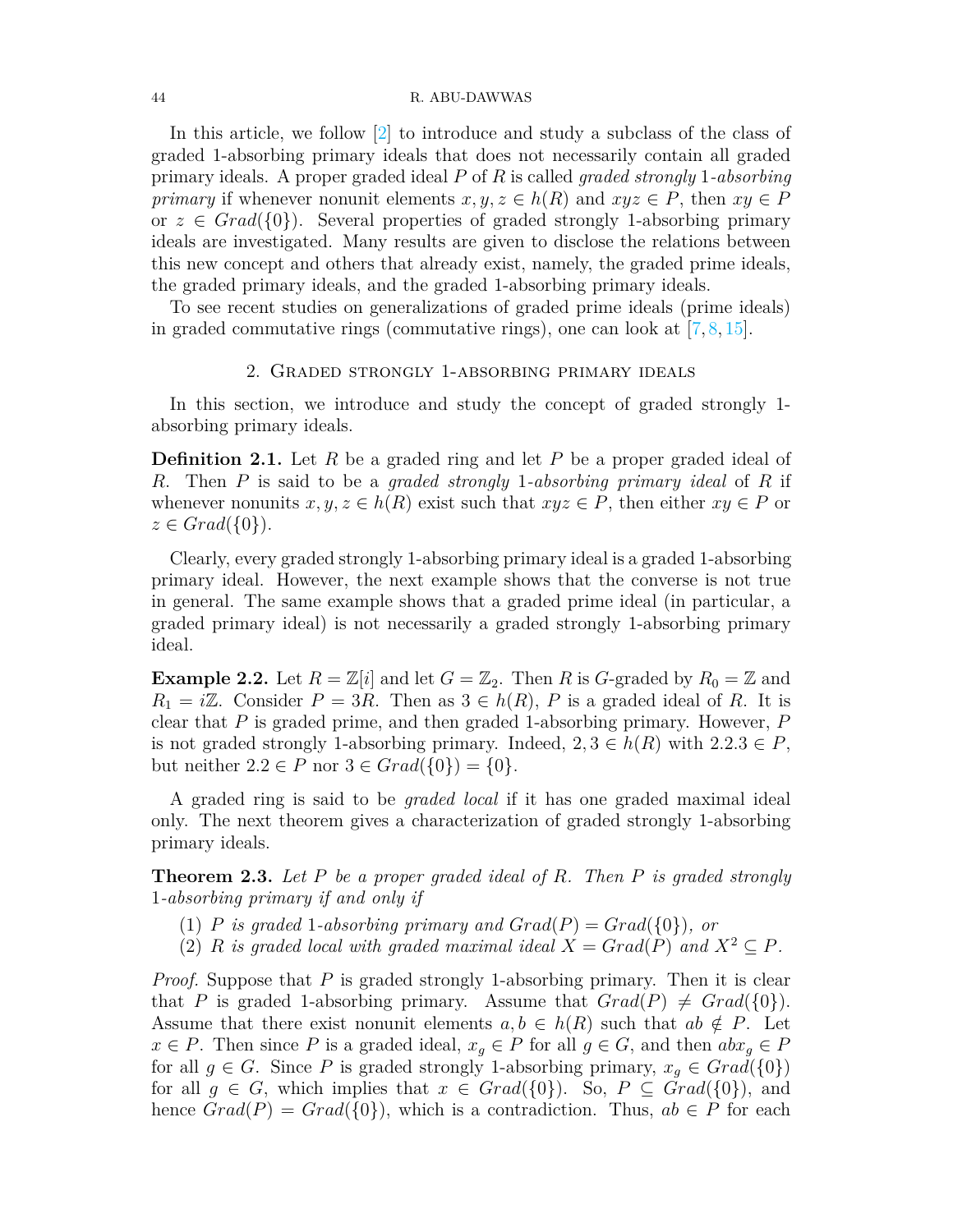nonunit elements  $a, b \in h(R)$ . Let X be a graded maximal ideal of R. We have that  $X^2 \subseteq P$ , and then  $X = Grad(X^2) \subseteq Grad(P)$ . Thus,  $X = Grad(P)$  for each graded maximal ideal *X* of *R*. Hence, we conclude that *R* is graded local with graded maximal ideal  $X = Grad(P)$  and that  $X^2 \subseteq P$ . Conversely, if P is graded 1-absorbing primary and  $Grad(P) = Grad({0})$ , then *P* is clearly a graded strongly 1-absorbing primary ideal of *R*. Suppose that *R* is graded local with graded maximal ideal  $X = Grad(P)$  and  $X^2 \subseteq P$ . Then for each nonunity elements  $a, b \in h(R), ab \in X^2 \subseteq P$ , and then *P* is trivially a graded strongly 1-absorbing primary ideal of  $R$ .

A graded commutative ring *R* with unity is said to be a *graded domain* if *R* has no homogeneous zero divisors. A graded commutative ring *R* with unity is said to be a *graded field* if every nonzero homogeneous element of *R* is unit. The next example shows that a graded field does not need to be a field.

**Example 2.4.** Let *R* be a field, and suppose that  $F = \{x + uy : x, y \in R, u^2 = 1\}$ . If  $G = \mathbb{Z}_2$ , then *F* is *G*-graded by  $F_0 = R$  and  $F_1 = uR$ . Let  $a \in h(F)$  such that  $a \neq 0$ . If  $a \in F_0$ , then  $a \in R$  and since R is a field, we have a is a unit element. Suppose that  $a \in F_1$ . Then  $a = uy$  for some  $y \in R$ . Since  $a \neq 0$ , we have  $y \neq 0$ , and since *R* is a field, we have *y* is a unit element, that is,  $zy = 1$  for some  $z \in R$ . Thus,  $uz \in F_1$  such that  $(uz)a = uz(uy) = u^2(zy) = 1.1 = 1$ , which implies that *a* is a unit element. Hence, *F* is a graded field. On the other hand, *F* is not a field since  $1 + u \in F - \{0\}$  is not a unit element since  $(1 + u)(1 - u) = 0$ .

*Remark* 2.5*.* Let *R* be a graded local ring. If *P* is a graded strongly 1-absorbing primary ideal of *R*, then *Grad*(*P*) does not need to be graded maximal. To see that, it suffices to consider any graded local domain that is not graded field. Then  $\{0\}$  =  $Grad(\{0\})$  is graded strongly 1-absorbing primary, which is not graded maximal.

<span id="page-3-1"></span>**Corollary 2.6.** *Let P be a graded prime ideal of R. Then P is graded strongly* 1*-absorbing primary if and only if*

- $(1)$   $P = Grad({0})$ *, or*
- (2) *R is graded local with graded maximal ideal P.*

<span id="page-3-0"></span>**Lemma 2.7** ([[5\]](#page-10-7))**.** *Let R be a graded ring and let P be a graded ideal of R. If P is a graded* 1*-absorbing primary ideal of R, then Grad*(*P*) *is a graded prime ideal of R.*

*Proof.* Let  $a, b \in h(R)$  such that  $ab \in Grad(P)$ . We may assume that  $a$  and  $b$  are nonunit elements of *R*. Let  $k \geq 2$  be an even positive integer such that  $(ab)^k \in P$ . Then  $k = 2s$  for some positive integer  $s \geq 1$ . Since  $(ab)^k = a^k b^k = a^s a^s b^k \in P$ and *P* is a graded 1-absorbing primary ideal of *R*, we conclude that  $a^s a^s = a^k \in P$ or that  $b^k \in Grad(P)$ . Hence,  $a \in Grad(P)$  or  $b \in Grad(P)$ . Thus  $Grad(P)$  is a graded prime ideal of  $R$ .  $\Box$ 

<span id="page-3-2"></span>**Theorem 2.8.** *Let R be a graded ring. Then there exists a graded strongly* 1*-absorbing primary ideal of R if and only if*

(1) *Grad*(*{*0*}*) *is graded prime, or*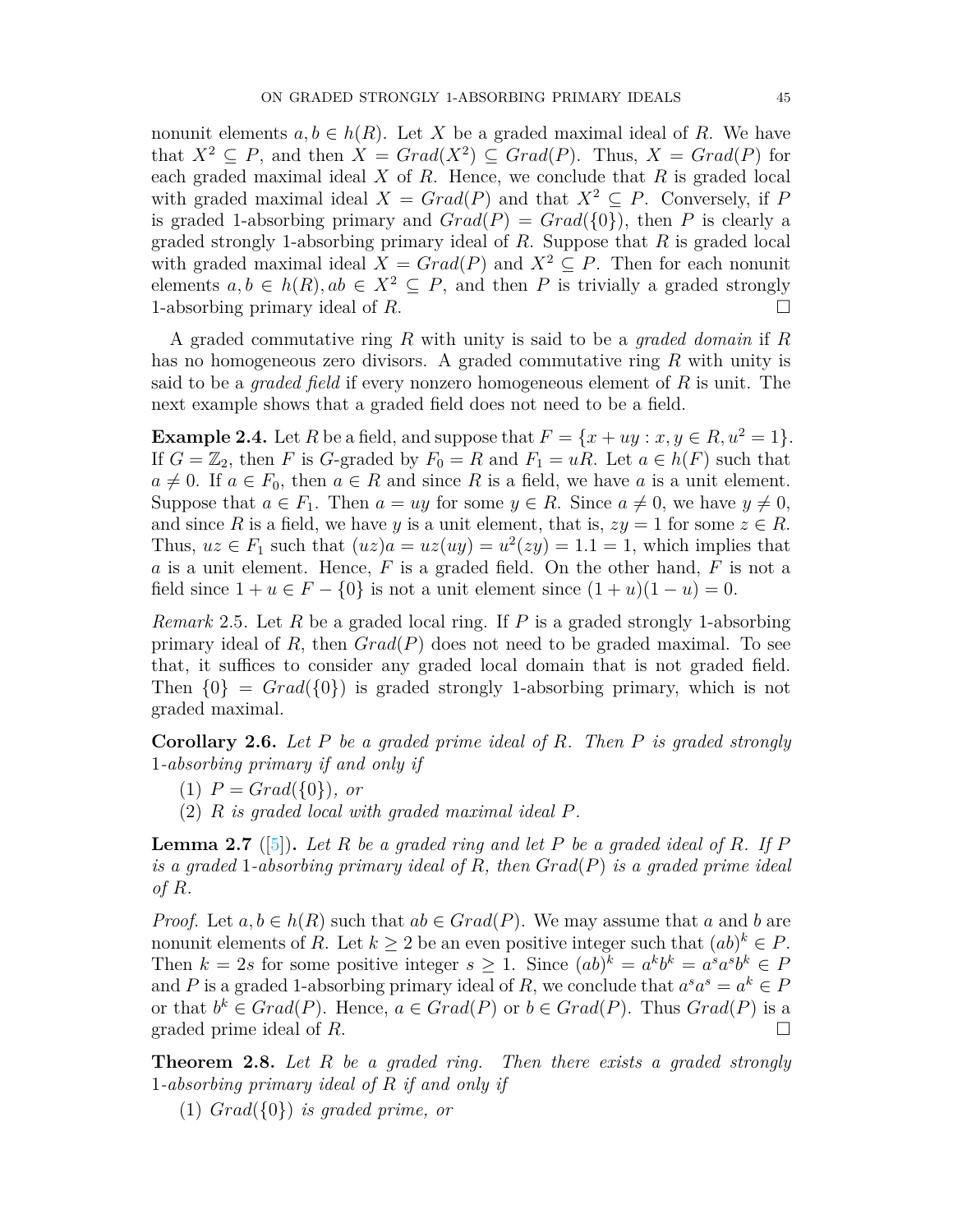# (2) *R is graded local.*

*Proof.* Suppose that *R* contains a graded strongly 1-absorbing primary ideal *P*. If *R* is not graded local, then by Theorem [2.3](#page-2-0),  $Grad(P) = Grad({0})$ . Now, by Lemma [2.7](#page-3-0), *Grad*(*P*) is graded prime since *P* is graded 1-absorbing primary. Thus,  $Grad({0})$  is graded prime. Conversely, by Corollary [2.6,](#page-3-1) if  $(R, X)$  is graded local, then X is a graded strongly 1-absorbing primary ideal, and if  $P =$  $Grad({0})$  is graded prime, then it is a graded strongly 1-absorbing primary ideal.  $\Box$ 

A graded ring *R* is said to be *graded Artinian* if every descending chain of graded ideals of *R* terminates.

**Corollary 2.9.** Let  $n \geq 2$  be an integer and let the ring  $\mathbb{Z}/n\mathbb{Z}$  be G-graded by a *group G. Then* Z*/n*Z *has a graded strongly* 1*-absorbing primary ideal if and only if*  $n = p^m$  *for some prime p and positive integer m.* 

*Proof.* By Theorem [2.8](#page-3-2),  $\mathbb{Z}/n\mathbb{Z}$  has a graded strongly 1-absorbing primary ideal if and only if it is graded local or *Grad*(*{*0*}*) is graded prime. On the other hand,  $\mathbb{Z}/n\mathbb{Z}$  is Artinian and so it is graded Artinian, and then  $\mathbb{Z}/n\mathbb{Z}$  is graded local. Now, if  $n = p_1^{k_1} \dots p_r^{k_r}$  (the primary decomposition of *n*), then  $Grad({0})$  =  $p_1 \ldots p_r \mathbb{Z}/n\mathbb{Z}$ . Hence,  $Grad({0})$  is graded prime if and only if  $r = 1$ . □

Let *R* and *S* be two *G*-graded rings. Then  $R \times S$  is a *G*-graded ring by  $(R \times S)_q = R_q \times S_q$  for all  $q \in G$ .

**Corollary 2.10.** *Let R and S be two G-graded rings. Then R × S has no graded strongly* 1*-absorbing primary ideal.*

*Proof.* The result holds from the facts that *R × S* is not graded local and that  $Grad({0_{R \times S}}) = Grad({0_{R}}) \times Grad({0_{S}})$  is never a graded prime ideal in  $R \times S$ .  $R \times S$ .

**Proposition 2.11.** *Let P be a proper graded ideal of R. Then P is a graded strongly* 1-absorbing primary ideal of  $R$  if and only if whenever  $IJK \subseteq P$  for *some proper graded ideals*  $I, J$ *, and*  $K$  *of*  $R$ *, then*  $IJ \subseteq P$  *or*  $K \subseteq Grad({0})$ *.* 

*Proof.* Suppose that *P* is a graded strongly 1-absorbing primary ideal of *R*. Assume that *I, J,* and *K* are proper graded ideals of *R* such that  $IJK \subseteq P$  and  $IJ \nsubseteq P$ . Then there exist  $a \in I$  and  $b \in J$  such that  $ab \notin P$ . Since  $a \in I$  and *I* is a graded ideal,  $a_g \in I$  for all  $g \in G$ . Similarly,  $b_g \in J$  for all  $g \in G$ . Since  $ab \notin P$ , there exist  $g, h \in G$  such that  $a_q b_h \notin P$ . Let  $x \in K$ . Then  $x_r \in K$  for all  $r \in G$ , and so  $a_qb_hx_r \in P$  for all  $r \in G$ . Since P is graded strongly 1-absorbing primary,  $x_r \in Grad({0})$  for all  $r \in G$ , and then  $x \in Grad({0})$ . Hence,  $K \subseteq Grad({0})$ . Conversely, let  $x, y, z \in h(R)$  be nonunit elements such that  $xyz \in P$ . Then  $I = Rx, J = Ry$ , and  $K = Rz$  are proper graded ideals of R with  $IJK \subseteq P$ , and then  $IJ \subseteq P$  or  $K \subseteq Grad({0})$ , which implies that  $xy \in P$  or  $z \in Grad({0})$ . Hence,  $P$  is a graded strongly 1-absorbing primary ideal of  $R$ . □

**Proposition 2.12.** *Let R be a graded ring and let P and K be two proper graded ideals of R. If P and K are graded strongly* 1*-absorbing primary, then so is P* ∩ *K.*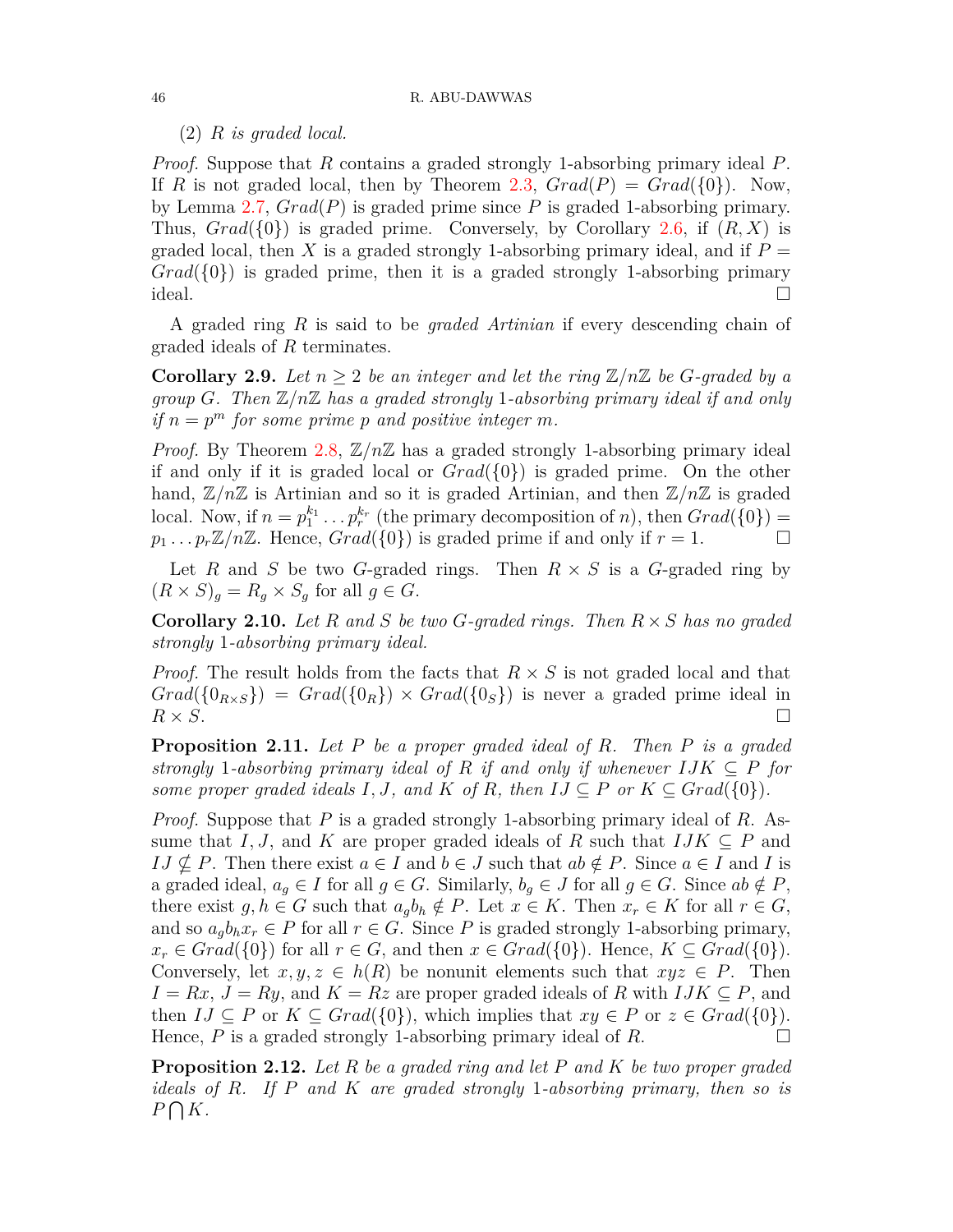*Proof.* By Proposition [1.1](#page-1-0),  $P \cap K$  is a graded ideal of *R*. Let  $x, y, z \in h(R)$  be nonunit elements such that  $xyz \in P \cap K$ . Then  $xyz \in P$  and  $xyz \in K$ . If  $z \in Grad({0})$ , then it is done. Suppose that  $z \notin Grad({0})$ . Since  $xyz \in P$  and *P* is graded strongly 1-absorbing primary,  $xy \in P$ . Similarly,  $xy \in K$ . Hence,  $xy \in P \cap K$ , and thus  $P \cap K$  is a graded strongly 1-absorbing primary ideal of  $R$ .

<span id="page-5-0"></span>**Proposition 2.13.** *Let R be a graded ring such that every element of h*(*R*) *is either nilpotent or unit. Then Ra is a graded strongly* 1*-absorbing primary ideal of*  $R$  *for all nonunit*  $a \in h(R)$ *.* 

*Proof.* Let  $a \in h(R)$  be nonunit element. By Proposition [1.1,](#page-1-0) Ra is a graded ideal of *R*, and as *a* is nonunit, *Ra* is proper. Assume that  $x, y, z \in h(R)$  are nonunit elements such that  $xyz \in Ra$ . Then  $z \in Grad({0})$ , and hence Ra is a graded strongly 1-absorbing primary ideal of  $R$ .  $\Box$ 

<span id="page-5-1"></span>**Corollary 2.14.** *Let R be a graded ring such that every element of h*(*R*) *is either nilpotent or unit. Then every proper graded ideal of R is graded strongly* 1*-absorbing primary.*

*Proof.* Let *P* be a proper graded ideal of *R*. Assume that  $x, y, z \in h(R)$  are nonunit elements such that  $xyz \in P$  and  $z \notin Grad({0})$ . Then  $xyz \in h(R)$  is a nonunit element with  $xyz \in R(xyz)$ . By Proposition [2.13](#page-5-0),  $R(xyz)$  is graded strongly 1-absorbing primary, and then  $xy \in R(xyz) \subseteq P$ . Hence, *P* is a graded strongly 1-absorbing primary ideal of  $R$ .  $\Box$ 

**Example 2.15.** Every element of  $R = \mathbb{Z}/9\mathbb{Z}$  is either unit or nilpotent. So, if *R* is *G*-graded by any group *G*, then every homogeneous element of *R* is either unit or nilpotent, and then every proper graded ideal of *R* is graded strongly 1-absorbing primary by Corollary [2.14.](#page-5-1)

<span id="page-5-2"></span>**Proposition 2.16.** *Let R be a graded ring. Then every graded prime ideal of R is graded strongly* 1*-absorbing primary if and only if R is graded local and has at most one graded prime ideal that is not graded maximal.*

*Proof.* Suppose that every graded prime ideal of *R* is graded strongly 1-absorbing primary. Assume that *R* is not graded local, and let *P* be a graded prime ideal of *R*. Then since *P* is graded strongly 1-absorbing primary, we get  $Grad({0}) = P$ by Corollary [2.6.](#page-3-1) Hence, *Grad*(*{*0*}*) is the only graded prime ideal of *R*. Thus, *R* is graded local, which is a contradiction. Hence, *R* is graded local with graded maximal ideal *X*. Now, let *P* be a graded prime ideal that is not graded maximal. Then  $Grad(P) = Grad({0})$ . Hence, *R* has at most two graded prime ideals *Grad*(*{*0*}*) and *X*. Conversely, if every homogeneous element of *R* is either unit or nilpotent, then it is done by Corollary [2.14.](#page-5-1) Otherwise, *R* has exactly two graded prime ideals  $P \subseteq X$ . Since  $Grad({0})$  is the intersection of graded prime ideals, we get that  $Grad({0}) = P$ . It is clear that both of  $Grad({0})$  and X are graded strongly 1-absorbing primary ideals, as desired.  $\Box$ 

**Proposition 2.17.** *Let R be a graded ring. Then every graded primary ideal of R is graded strongly* 1*-absorbing primary if and only if*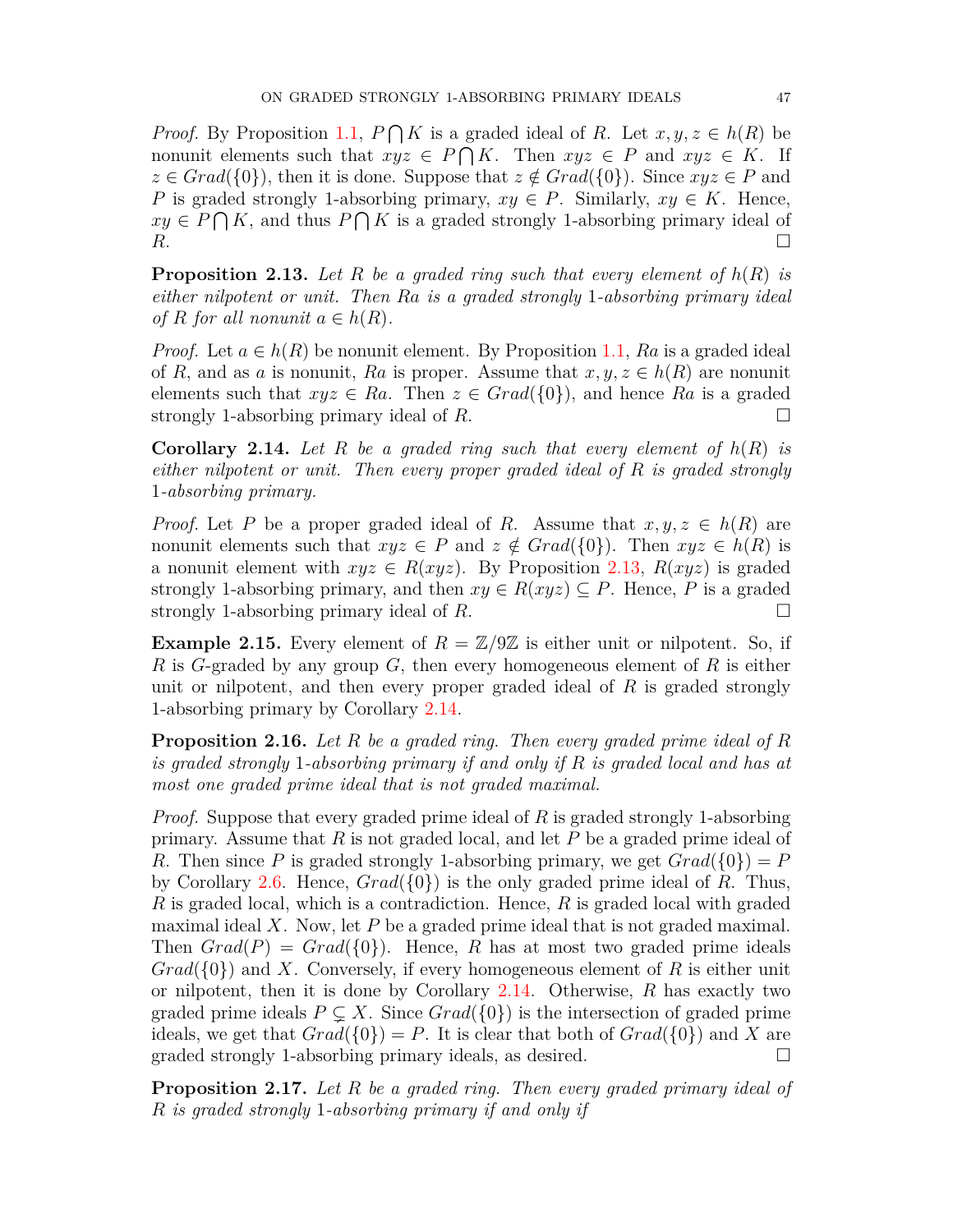#### 48 R. ABU-DAWWAS

- (1) *every element of h*(*R*) *is either nilpotent or unit, or*
- (2) *R is graded local with graded maximal ideal X, one graded prime ideal that is not graded maximal (which is Grad*(*{*0*}*)*), and every graded X-primary ideal contains*  $X^2$ .

*Proof.* Suppose that every graded primary ideal of *R* is graded strongly 1-absorbing primary. If (1) does not hold, then by Proposition [2.16,](#page-5-2) *R* is graded local with exactly two graded prime ideals, which are *Grad*(*{*0*}*) and *X* (the graded maximal ideal). Now, let *P* be a graded *X*-primary ideal of *R*. Then since  $Grad({0}) \neq Grad(P) = X$ , we have necessarily  $X^2 \subseteq P$  (by Theorem [2.3](#page-2-0)). Conversely, if (1) holds, then the result follows trivially. Hence, suppose that (2) holds. Let P be a graded primary ideal of R. Then  $Grad(P) = Grad({0})$ or  $Grad(P) = X$ . If  $Grad(P) = Grad({0})$ , then by Theorem [2.3](#page-2-0), P is graded strongly 1-absorbing primary since every graded primary is graded 1-absorbing primary. Now, if  $Grad(P) = X$ , then also P is graded strongly 1-absorbing primary since  $X^2 \subseteq P$ .

**Proposition 2.18.** *Let R be a graded ring. Then {*0*} is the only graded strongly* 1*-absorbing primary ideal of R if and only if*

- (1) *R is a graded field, or*
- (2) *R is a graded domain that is not graded local.*

*Proof.* Suppose that *{*0*}* is the only graded strongly 1-absorbing primary ideal of *R*. If *R* is graded local with graded maximal ideal *X*, then  $X = \{0\}$  since *X* is a graded strongly 1-absorbing primary ideal of *R*. Hence, *R* is a graded field. Now, if *R* is not graded local, then  $Grad({0}) = {0}$  is graded prime since  $Grad({0})$ is a graded strongly 1-absorbing primary ideal. Thus, *R* is a graded domain. The converse is obvious. □

<span id="page-6-0"></span>**Lemma 2.19.** *Let R be a graded ring. Suppose that P and K are graded ideals of R. Then*  $(P: K) = \{r \in R : rK \subseteq P\}$  *is a graded ideal of R.* 

*Proof.* Clearly,  $(P: K)$  is an ideal of *R*. Let  $r \in (P: K)$ . Then  $rK \subseteq P$ and  $r = \sum_{g \in G} r_g$ . Let  $x \in K$ . Then since  $K$  is graded,  $x = \sum_{h \in G} x_h$ , where  $x_h \in K$  for all  $h \in G$ . Now,  $r_g x_h \in h(R)$  for all  $g, h \in G$  with  $\sum_{g \in G} r_g x_h =$  $\left(\sum_{g\in G} r_g\right)x_h = rx_h \in rK \subseteq P$  for all  $h \in G$ . Since P is graded,  $r_gx_h \in P$  for all  $g, h \in G$ , and then  $r_g x \in P$  for all  $g \in G$ , which implies that  $r_g K \subseteq P$  for all  $g \in G$ , so  $r_g \in (P : K)$  for all  $g \in G$ . Hence,  $(P : K)$  is a graded ideal of *R*.

<span id="page-6-1"></span>**Lemma 2.20.** *Let*  $P$  *be a graded* 1*-absorbing primary ideal of*  $R$  *and let*  $K \nsubseteq P$ *be a proper graded ideal of R. Then* (*P* : *K*) *is a graded primary ideal of R.*

*Proof.* By Lemma [2.19](#page-6-0),  $(P: K)$  is a graded ideal of R and it is proper as  $K \nsubseteq P$ . Let  $x, y \in h(R)$  with  $xy \in (P : K)$  and  $x \notin (P : K)$ . Clearly, *y* is a nonunit element. If *x* is unit, then  $y \in (P : K) \subseteq Grad((P : K))$ . Hence, we may assume that *x* and *y* are nonunit elements of *R*. Since  $x \notin (P: K)$ , there is  $z \in K$  such that  $xz \notin P$ , and then  $xz_g \notin P$  for some  $g \in G$ . Note that  $z_g \in K$ as *K* is graded. Indeed  $xyz_q \in P$  and *P* is graded 1-absorbing primary. Then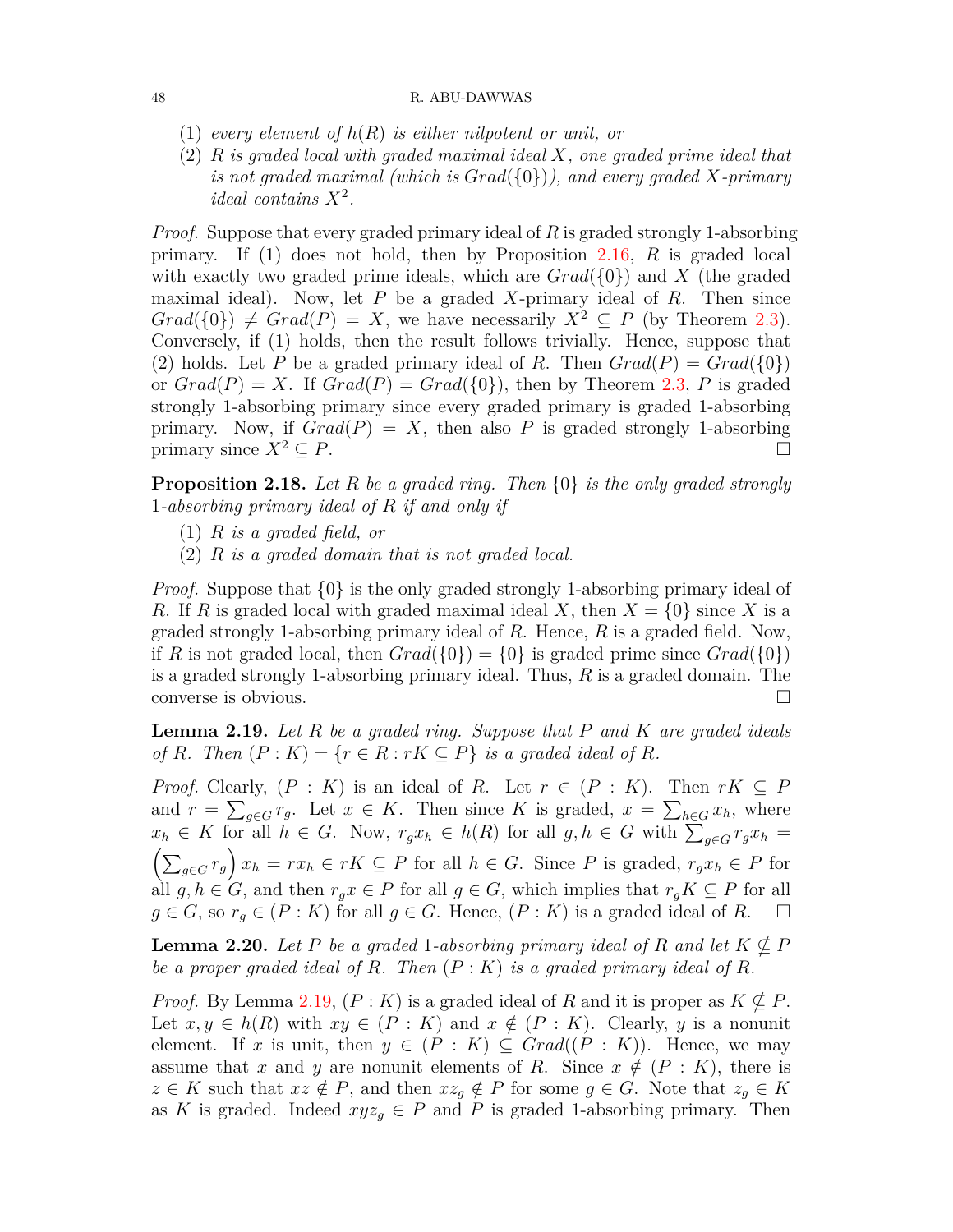$y \in Grad(P) \subseteq Grad((P: K))$ . Thus,  $(P: K)$  is a graded primary ideal of  $R$ .

**Proposition 2.21.** *Let P be a graded strongly* 1*-absorbing primary ideal of R and let*  $K \nsubseteq Grad(P)$  *be a proper graded ideal of*  $R$ *. Then*  $(P: K)$  *is a graded strongly* 1*-absorbing primary ideal of R.*

*Proof.* If  $Grad(P) \neq Grad({0})$ , then *R* is graded local with graded maximal ideal *Grad*(*P*). In this situation, our assumption  $K \nsubseteq Grad(P)$  is not satisfied. Then we must have that  $Grad(P) = Grad({0})$  is graded prime. Let  $a \in (P: K)$ . Then  $a_g \in (P : K)$  for all  $g \in G$  as  $(P : K)$  is a graded ideal by Lemma [2.19](#page-6-0), and then  $a_q K \subseteq P \subseteq Grad(P)$  for all  $q \in G$ . Since  $K \nsubseteq Grad(P)$ , we get  $a_q \in Grad(P)$  for all  $g \in G$ , which implies that  $a \in Grad(P)$ . Hence,  $P \subseteq (P : K) \subseteq Grad(P)$ . Thus,  $Grad((P : K)) = Grad(P) = Grad({0})$ . Now, the result follows from Theorem [2.3](#page-2-0) and Lemma [2.20.](#page-6-1)  $\Box$ 

Let *R* and *S* be two *G*-graded rings. Then a ring homomorphism  $f: R \to S$  is said to be graded homomorphism if  $f(R_q) \subseteq S_q$  for all  $g \in G$ .

<span id="page-7-0"></span>**Lemma 2.22.** *Suppose that*  $f: R \rightarrow S$  *is a graded homomorphism.* 

- (1) If *K* is a graded ideal of *S*, then  $f^{-1}(K)$  is a graded ideal of *R*.
- (2) If *P* is a graded ideal of *R* with  $\text{ker}(f) \subseteq P$ *, then*  $f(P)$  is a graded ideal *of f*(*R*)*.*

*Proof.* (1) Clearly,  $f^{-1}(K)$  is an ideal of *R*. Let  $x \in f^{-1}(K)$ . Then  $x \in R$  with *f*(*x*)  $\in$  *K*, and *x* =  $\sum_{g \in G} x_g$ , where *x<sub>g</sub>*  $\in$  *R<sub>g</sub>* for all *g*  $\in$  *G*. Hence, for every  $g \in G$ ,  $f(x_g) \in f(R_g) \subseteq S_g$  such that  $\sum_{g \in G} f(x_g) = f(\sum_{g \in G} x_g) = f(x) \in K$ . Since *K* is graded,  $f(x_g) \in K$  for all  $g \in G$ , that is,  $x_g \in f^{-1}(K)$  for all  $g \in G$ . Hence,  $f^{-1}(K)$  is a graded ideal of R.

(2) Clearly,  $f(P)$  is an ideal of  $f(R)$ . Let  $y \in f(P)$ . Then  $y \in f(R)$ , and so there exists  $x \in R$  such that  $y = f(x)$ . Thus  $f(x) \in f(P)$ , which implies that *x*  $∈$  *P* since ker(*f*)  $⊆$  *P*, and hence  $x_q ∈ P$  for all  $q ∈ G$  since *P* is graded. Thus,  $y_g = (f(x))_g = f(x_g) \in f(P)$  for all  $g \in G$ . Therefore,  $f(P)$  is a graded ideal of  $f(R)$ .

<span id="page-7-1"></span>**Proposition 2.23.** *Suppose that*  $f: R \rightarrow S$  *is a graded homomorphism.* 

- (1) *If f is a graded epimorphism and P is a graded strongly* 1*-absorbing primary ideal of R containing*  $\ker(f)$ *, then*  $f(P)$  *is a graded strongly* 1*absorbing primary ideal of S.*
- (2) *If f is a graded monomorphism, K is a graded strongly* 1*-absorbing primary ideal of S, and f*(*x*) *is nonunit in S for all nonunits homogeneous elements*  $x \in R$ *, then*  $f^{-1}(K)$  *is a graded strongly* 1*-absorbing primary ideal of R.*

*Proof.* (1) By Lemma [2.22,](#page-7-0)  $f(P)$  is a graded ideal of *S*. Let  $a, b, c \in h(S)$  be nonunit elements such that  $abc \in f(P)$ . Since f is a graded epimorphism, there exist nonunit elements  $x, y, z \in h(R)$  such that  $a = f(x), b = f(y)$ , and  $c = f(z)$ . Suppose that  $ab \notin f(P)$ . Then  $xy \notin P$ . Hence, since P is a graded strongly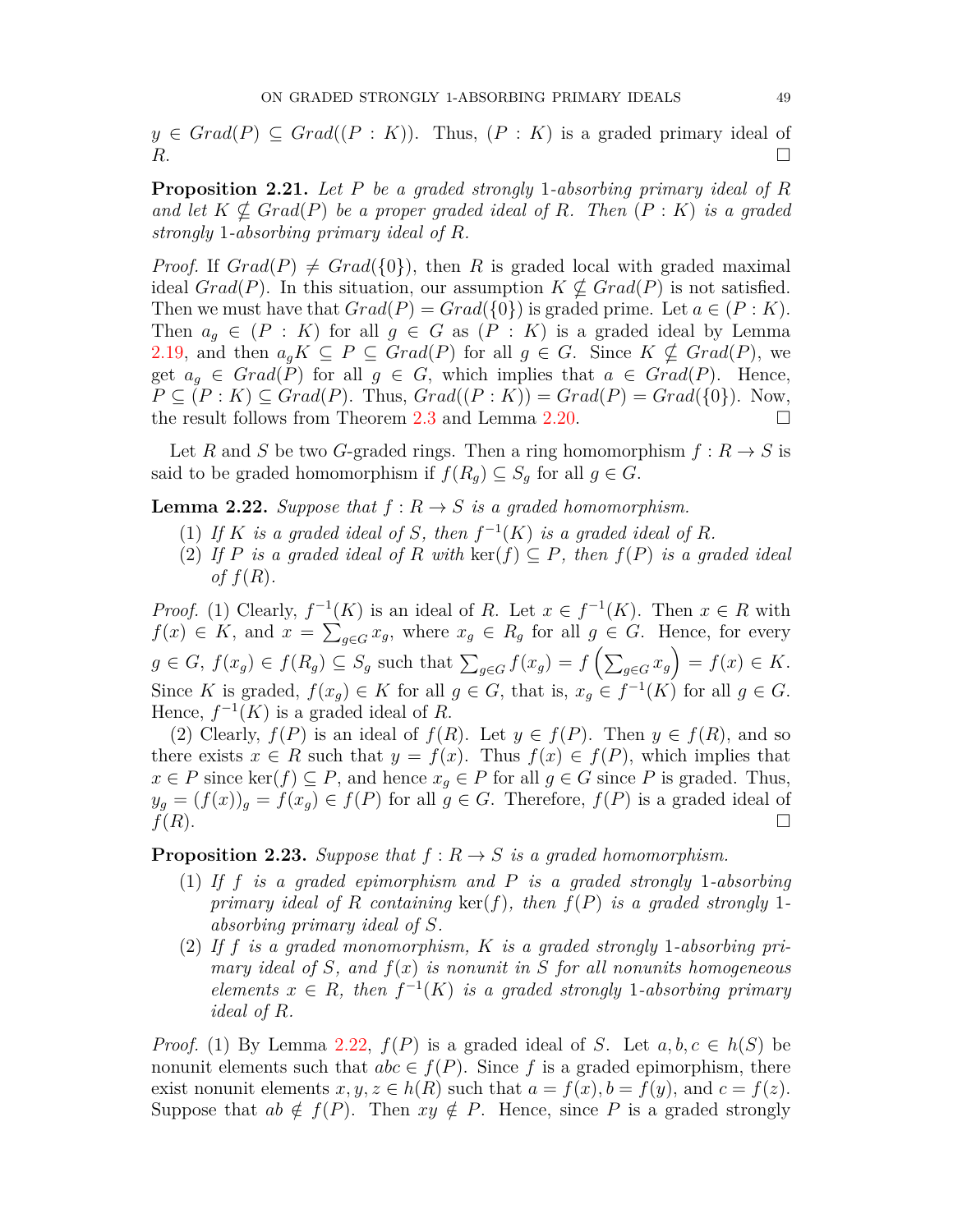1-absorbing primary ideal of *R* and  $xyz \in P$  (because ker(*f*)  $\subseteq P$ ), we get that  $z \in Grad({0_R})$ . Thus,  $c = f(z) \in Grad({0_S})$ . Consequently,  $f(P)$  is a graded strongly 1-absorbing primary ideal of *S*.

(2) By Lemma [2.22,](#page-7-0)  $f^{-1}(K)$  is a graded ideal of *R*. Let  $a, b, c \in h(R)$  be nonunit elements such that  $abc \in f^{-1}(K)$ . Suppose that  $ab \notin f^{-1}(K)$ . Then  $f(a) f(b) \notin K$ . Hence, since K is a graded strongly 1-absorbing primary ideal of *S* and  $f(a)f(b)f(c) \in K$ , we conclude that  $f(c) \in Grad({0s})$ . Thus, since *f* is a graded monomorphism,  $c \in Grad({0_R})$ . Consequently,  $f^{-1}(K)$  is a graded strongly 1-absorbing primary ideal of  $R$ .  $\Box$ 

*Remark* 2.24. The condition " $f(x)$  is nonunit in *S* for all nonunits homogeneous elements  $x \in R$ " in Proposition [2.23](#page-7-1) (2) is necessary by [\[9,](#page-10-12) Example 7].

**Corollary 2.25.** Let  $K \subseteq P$  be two proper graded ideals of a graded ring R. *If P is a graded strongly* 1*-absorbing primary ideal of R, then P/K is a graded strongly* 1*-absorbing primary ideal of R/K.*

*Proof.* Define  $f: R \to R/K$  by  $f(x) = x + K$ . Then f is a graded epimorphism with ker( $f$ ) =  $K \subseteq P$ . So, by Proposition [2.23,](#page-7-1)  $f(P) = P/K$  is a graded strongly 1-absorbing primary ideal of  $R/K$ .

<span id="page-8-0"></span>**Corollary 2.26.** *Let P be a graded strongly* 1*-absorbing primary ideal of R, let S be a graded subring of R, and let every homogeneous nonunit elements of S be nonunit in R.* Then  $P \bigcap S$  *is a graded strongly* 1-absorbing primary ideal of *S.* 

*Proof.* Define  $f : S \to R$  by  $f(x) = x$ . Then *f* is a graded monomorphism. So, by Proposition [2.23](#page-7-1),  $f^{-1}(P) = P \cap S$  is a graded strongly 1-absorbing primary ideal of *S*.  $\Box$ 

**Corollary 2.27.** *Let P be a graded strongly* 1*-absorbing primary ideal of R. Then P<sup>e</sup> is a strongly* 1*-absorbing primary ideal of Re.*

*Proof.* Apply Corollary [2.26](#page-8-0) with  $S = R_e$ , to prove. □

Let *S* be a multiplicatively closed subset of  $h(R)$ . Then  $S^{-1}R$  is a graded ring with  $(S^{-1}R)_g = \left\{ \frac{a}{s} : a \in R_h, s \in S \cap R_{hg^{-1}} \right\}.$ 

**Proposition 2.28.** *Let R be a graded ring, let S be a multiplicatively closed subset of*  $h(R)$ *, and let P be a graded strongly* 1-absorbing primary ideal of R such that  $\widehat{P} \cap S = ∅$ . Then  $S^{-1}P$  is a graded strongly 1-absorbing primary ideal  $of S^{-1}R$ *.* 

*Proof.* Since  $P \cap S = \emptyset$ ,  $S^{-1}P$  is a proper graded ideal of  $S^{-1}R$ . Let  $\frac{x}{s_1}$ *y s*2 *z s*3 *∈*  $S^{-1}P$  for some nonunit elements  $x, y, z \in h(R)$  and  $s_1, s_2, s_3 \in S$ . Then there is  $u \in S$  such that  $uxyz \in P$ . Suppose that  $\frac{x}{s_1}$ *y*  $\frac{y}{s_2}$  ∉ *S*<sup>−1</sup>*P*. Then *uxy* ∉ *P*. Hence,  $z \in Grad({0_R})$  since *P* is a graded strongly 1-absorbing primary ideal of *R*. Thus,  $\frac{z}{s_3}$  ∈  $S^{-1}Grad({0_R}) = Grad({0_{S^{-1}R}})$ . □

Let *R* be a *G*-graded ring. Then  $R[X]$  is *G*-graded by  $(R[X])_g = R_g[X]$  for all  $g \in G$ .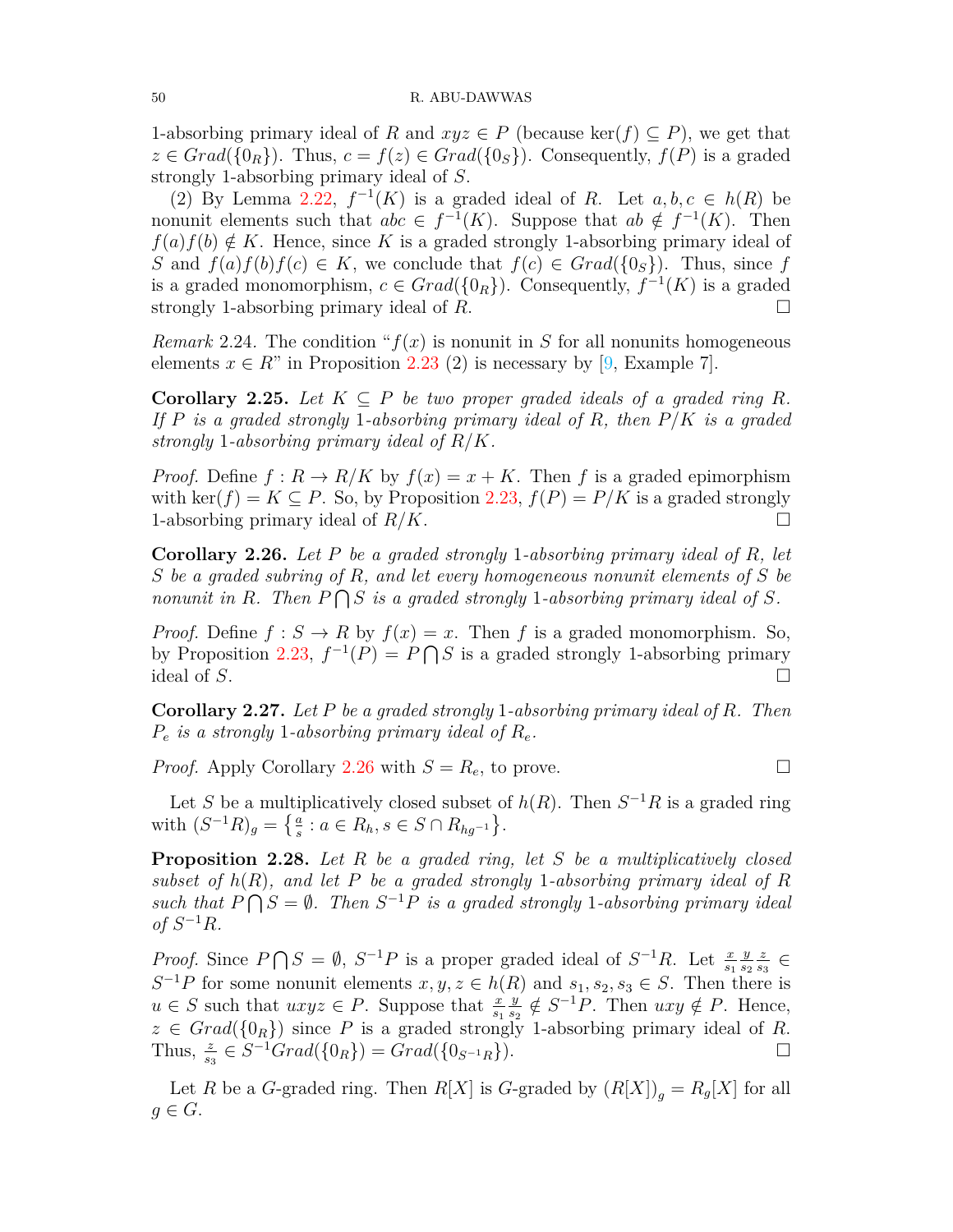**Lemma 2.29.** *Let R be a G-graded ring and let P be a graded ideal of R. Then P*[*X*] *is a graded ideal of R*[*X*]*.*

*Proof.* Let  $f(X) \in P[X]$ . Then  $f(X) = a_0 + a_1 X + \cdots + a_n X^n$  for some  $a_0, a_1, \ldots, a_n \in P$ . Since *P* is a graded ideal, we have  $(a_k)_g \in P$  for all  $k =$  $0, 1, \ldots, n$  and  $g \in G$ , and then  $(f(X))_g = (a_0)_g + (a_1)_g X + \cdots + (a_n)_g X^n \in P[X]$ for all  $g \in G$ . Hence,  $P[X]$  is a graded ideal of  $R[X]$ .

**Proposition 2.30.** *Let R be a graded ring and let P be a proper graded ideal of R.*

- (1)  $R[X]$  has a graded strongly 1-absorbing primary ideal if and only if  $Grad({0_R})$ *is a graded prime ideal of R.*
- (2) *If P*[*X*] *is a graded strongly* 1*-absorbing primary ideal of R*[*X*]*, then P is a graded strongly* 1*-absorbing primary ideal of R.*
- (3) *The graded ideal*  $P+XR[X]$  *is never a graded strongly* 1*-absorbing primary ideal of R*[*X*]*.*
- (4) *P*[*X*] *is a graded strongly* 1*-absorbing primary ideal of R*[*X*] *if and only if*  $P[X]$  *is graded primary and*  $Grad(P) = Grad({0}).$

*Proof.* (1) From Theorem [2.8,](#page-3-2) *R*[*X*] has a graded strongly 1-absorbing primary ideal if and only if  $Grad({0_{R[X]}})$  is graded prime (since  $R[X]$  is never graded local). Moreover,  $Grad({0_R[x]}) = (Grad({0_R}))[X]$  and  $(Grad({0_R}))[X]$  is a graded prime ideal of  $R[X]$  if and only if  $Grad({0_R})$  is a graded prime ideal of *R*.

(2) If  $P[X]$  is a graded strongly 1-absorbing primary ideal of  $R[X]$ , then by Corollary [2.26,](#page-8-0)  $P = P[X] \bigcap R$  is a graded strongly 1-absorbing primary ideal of *R*.

(3) Note that  $X = 1 \, X \in R_e X \subseteq R_e[X] = (R[X])_e$ , and so  $X \in h(R[X])$ , and then by Lemma [1.1](#page-1-0), *XR*[*X*] is a graded ideal of *R*[*X*], and then also by Lemma [1.1](#page-1-0),  $P + XR[X]$  is a graded ideal of  $R[X]$ . Since  $R[X]$  is not graded local and  $P + XR[X] \nsubseteq Grad(\{0_{R[X]}\})$  (because  $X \notin Grad(\{0_{R[X]}\})$ ),  $P + XR[X]$  is never a graded strongly 1-absorbing primary ideal of *R*[*X*].

(4) Since *R*[*X*] is not graded local, *P*[*X*] is a graded strongly 1-absorbing primary ideal of  $R[X]$  if and only if  $P[X]$  is graded  $Grad({0_{R[X]}})$ -primary if and only if *P*[*X*] is graded primary and

$$
(Grad({0_R}))[X] = Grad({0_{R[X]}}) = Grad(P[X]) = (Grad(P))[X])
$$

if and only if  $P[X]$  is graded primary and  $Grad({0_R}) = Grad(P)$ .

**Acknowledgement.** The authors gratefully thank the referees for the constructive comments, corrections and suggestions which definitely help to improve the readability and quality of the article.

## **REFERENCES**

- <span id="page-9-0"></span>1. R. Abu-Dawwas, M. Bataineh and H. Shashan, *Graded generalized* 2*-absorbing submodules*, Beitr. Algebra Geom. DOI:10.1007/s13366-020-00544-1.
- <span id="page-9-1"></span>2. F.A.A. Almahdi, E.M. Bouba and A.N.A. Koam, *On strongly* 1*-absorbing primary ideals of commutative rings,* Bull. Korean Math. Soc. **57** (2020), no. 5, 1205–1213.